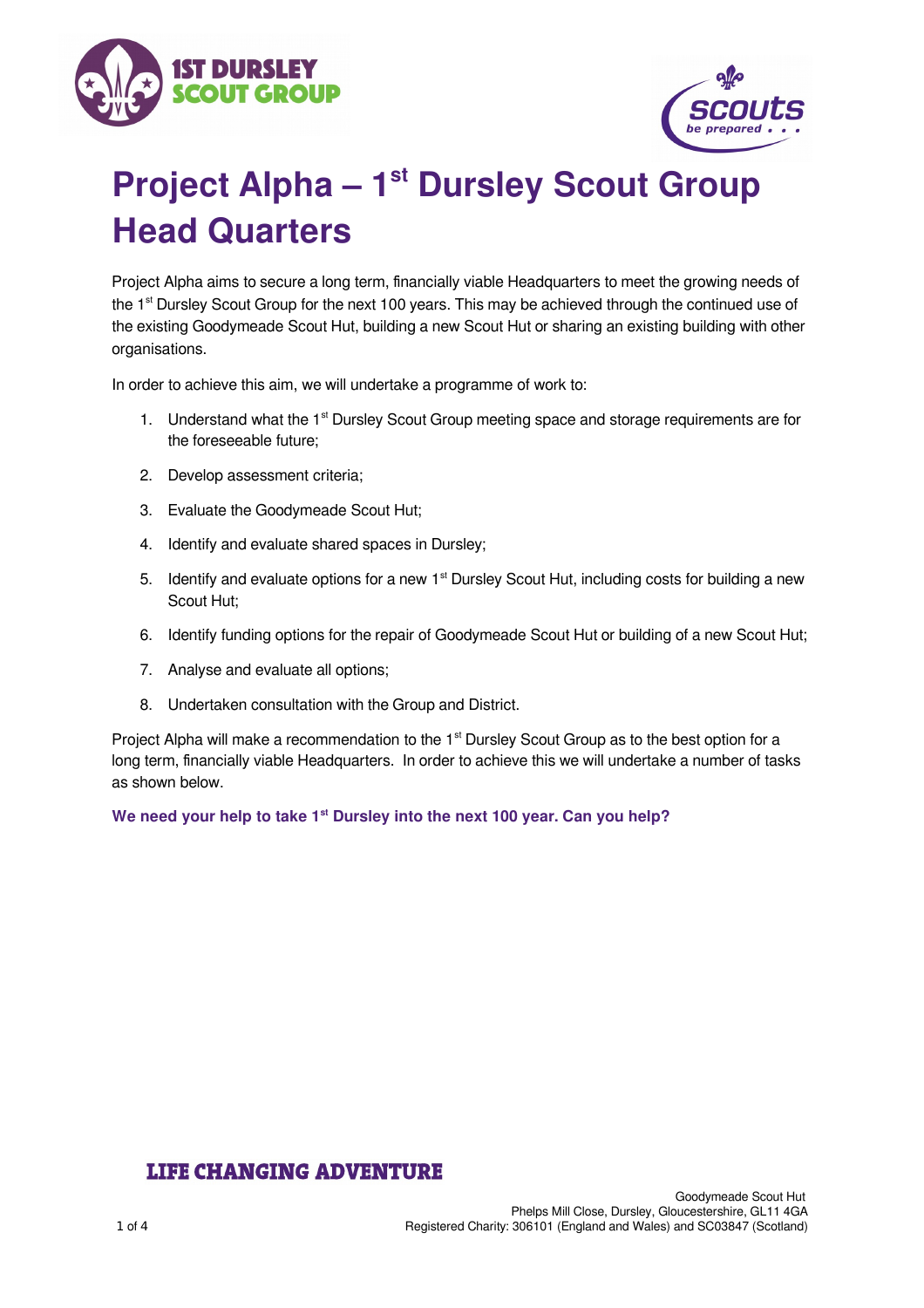



## **Tasks 1: Identify Requirements**

We undertake research to understand the physical and access requirements that the Group has, taking account of current and future needs. This will include:

- Availability what nights of the week do we need access?
- What ad-hoc access is need? Daytime, weekends, committee meetings.
- What hall is needed?
	- Length, width, height
	- Floor type
- What outdoor space is needed?
	- Length, width
	- Floor type (grass, gravel, tarmac)/ level
- Is a kitchen required?
- Are side rooms required?
- What storage space (volume) is needed for weekly Meetings?
- What storage space is needed for camping and outdoor equipment?
	- Length, width, height
	- Floor type/level
	- Security
	- Humidly control, drying tents?

#### **Task 2: Develop Assessment criteria**

We will develop an assessment criteria for evaluation of all identified options. This will be based on requirements identified in task 1 and long term and financially viability of the option.

Really not sure how this will work yet!

Need to understand that the site meets the requirements.

Is it shared site? Does it have a financial future?

Do we need to invest?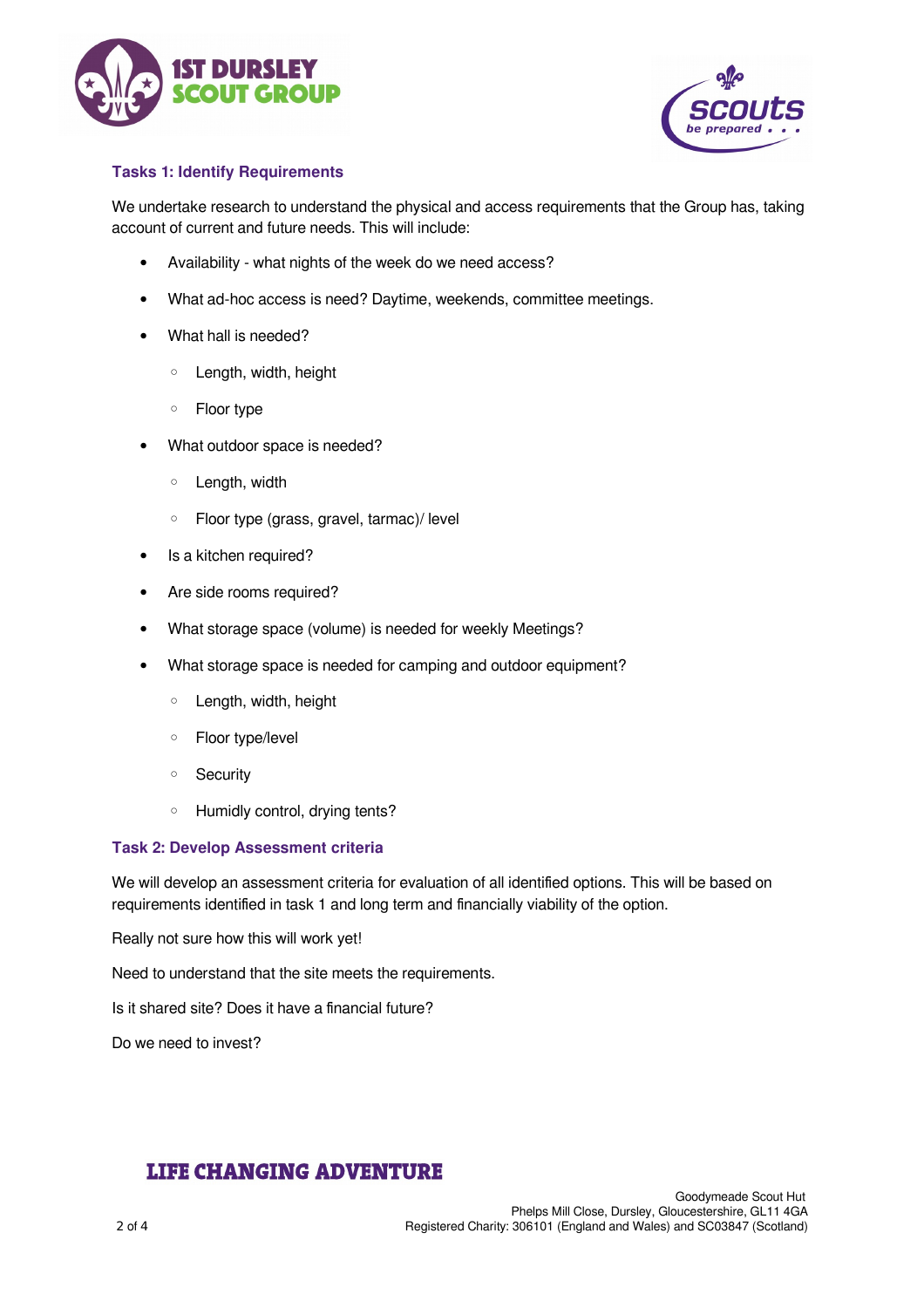



## **Task 3: Evaluate Goodymeade Scout Hut**

We undertake a thorough evaluation of the Goodymeade Scout Hut using the assessment criteria developed under task 2. To support this we will:

- Review 2010 building survey report;
- Confirm what work was done on the building since the report;
- Evaluate the current material state of the building and understand associated costs if repair work is needed. Do we need a new building survey?;
- Review the 2009 valuation report;
- Commission a new valuation of the plot;
- Understand the strength/weakness/opportunities/risks of the Goodymeade Scout Hut.

## **Task 4: Identify and evaluate shared spaces in Dursley**

We will undertake an activity to identify existing buildings and meeting spaces in Dursley that the Group could use.

We will engage with the Dursley Town Council to identify options. We will seek ideas and views from the Group's membership.

We will undertake site visits to the options identified and make an evaluation based on the assessment criteria developed in task 2. Potential options identified to date include:

- Community Centre on Rednock Drive;
- Kingshill House;
- Tab Church Hall;
- St Dominic's Church Hall:
- Vibe Youth Centre;
- Chantry Centre;
- High Fields Primary School;
- Breakheart Quarry;
- Cam House;
- Fire station.